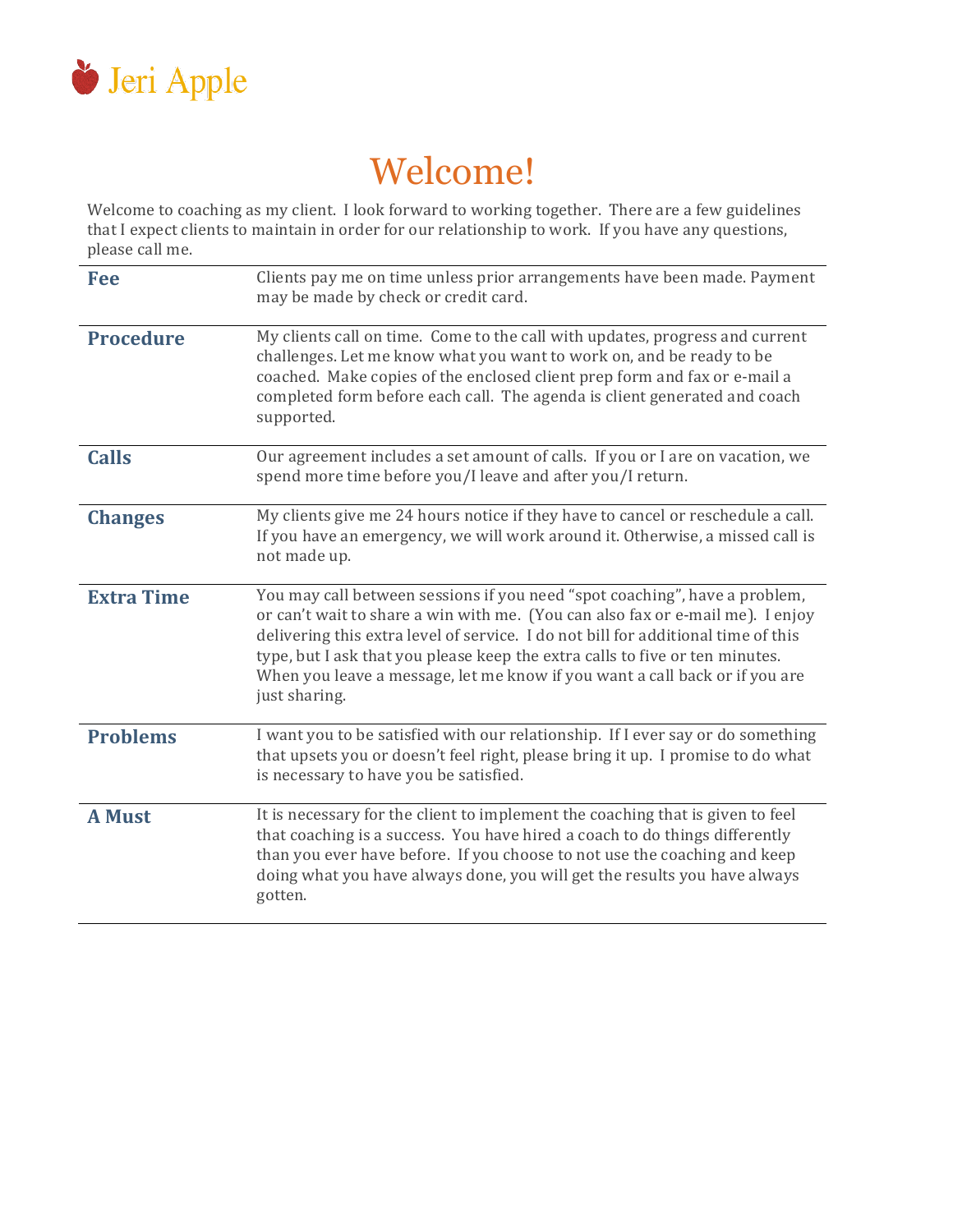

### Life Coaching Agreement

To my client: Please review, adjust, sign where indicated, and return to me at the above address. NAME \_\_\_\_\_\_\_\_\_\_\_\_\_\_\_\_\_\_\_\_\_\_\_\_\_\_\_\_\_\_\_\_\_\_\_\_\_\_\_\_\_\_\_\_\_\_\_\_\_\_\_\_\_\_\_\_\_\_\_\_\_\_\_\_\_\_\_\_ 

| <b>INITIAL TERM</b>                        | MONTHS, FROM THROUGH             |  |
|--------------------------------------------|----------------------------------|--|
| <b>FEE</b>                                 | \$ PER MONTH, \$ FOR THE PROJECT |  |
| SESSION DAY ______________<br>SESSION TIME |                                  |  |
| NUMBER OF SESSIONS PER MONTH               |                                  |  |
| <b>DURATION</b>                            | (length of scheduled session)    |  |
| <b>REFERRED BY:</b>                        |                                  |  |

PROTOCOL:

- 1. CLIENT CALLS THE COACH AT THE SCHEDULED TIME.
- 2. CLIENT PAYS COACHING FEES IN ADVANCE
- 3. CLIENT PAYS FOR LONG-DISTANCE CHARGES, IF ANY.
- 1. As a client, I understand and agree that I am fully responsible for my well being during my coaching calls, including my choices and decisions. I am aware that I can choose to discontinue coaching at any time. I recognize that coaching is not psychotherapy and that professional referrals will be given if needed.
- 2. I understand that "life coaching" is a relationship I have with my coach that is designed to facilitate the creation/development of personal, professional or business goals and to develop and carry out a strategy/plan for achieving those goals.
- 3. I understand that life coaching is a comprehensive process that may involve all areas of my life, including work, finances, health, relationships, education and recreation. I acknowledge that deciding how to handle these issues and implement my choices is exclusively my responsibility.
- 4. I understand that life coaching does not treat mental disorders as defined by the American Psychiatric Association. I understand that life coaching is not a substitute for counseling, psychotherapy, psychoanalysis, mental health care or substance abuse treatment and I will not use it in place of any form of therapy.
- 5. I promise that if I am currently in therapy or otherwise under the care of a mental health professional, that I have consulted with this person regarding the advisability of working with a life coach and that this person is aware of my decision to proceed with the life coaching relationship.
- 6. I understand that information will be held as confidential unless I state otherwise, in writing, except as required by law.
- 7. I request vour permission to keep a confidential record of your name, phone number or email address in order to meet the requirements for coach credentialing by the International Coach Federation www.coachfederation.org. This information will be utilized strictly for the purpose of meeting these requirements and, following the credentialing process where two assessors will validate my list and subsequently destroy the two copies, only the master list will be maintained within secure files of the ICF. I agree to allow my coach to document the coaching hours with me for submission to the ICF for certification as a coach.
- 8. I understand that life coaching is not to be used in lieu of professional advice. I will seek professional guidance for legal, medical, financial, business, spiritual or other matters. I understand that all decisions in these areas are exclusively mine and I acknowledge that my decisions and my actions regarding them are my responsibility.

\_\_\_\_\_\_\_\_\_\_\_\_\_\_\_\_\_\_\_\_\_\_\_\_\_\_\_\_\_\_\_\_\_\_\_\_\_\_\_\_\_\_\_\_\_\_\_\_\_\_\_\_\_\_\_\_\_\_\_\_\_\_\_\_\_

I have read and agree to the above.

Client Signature Date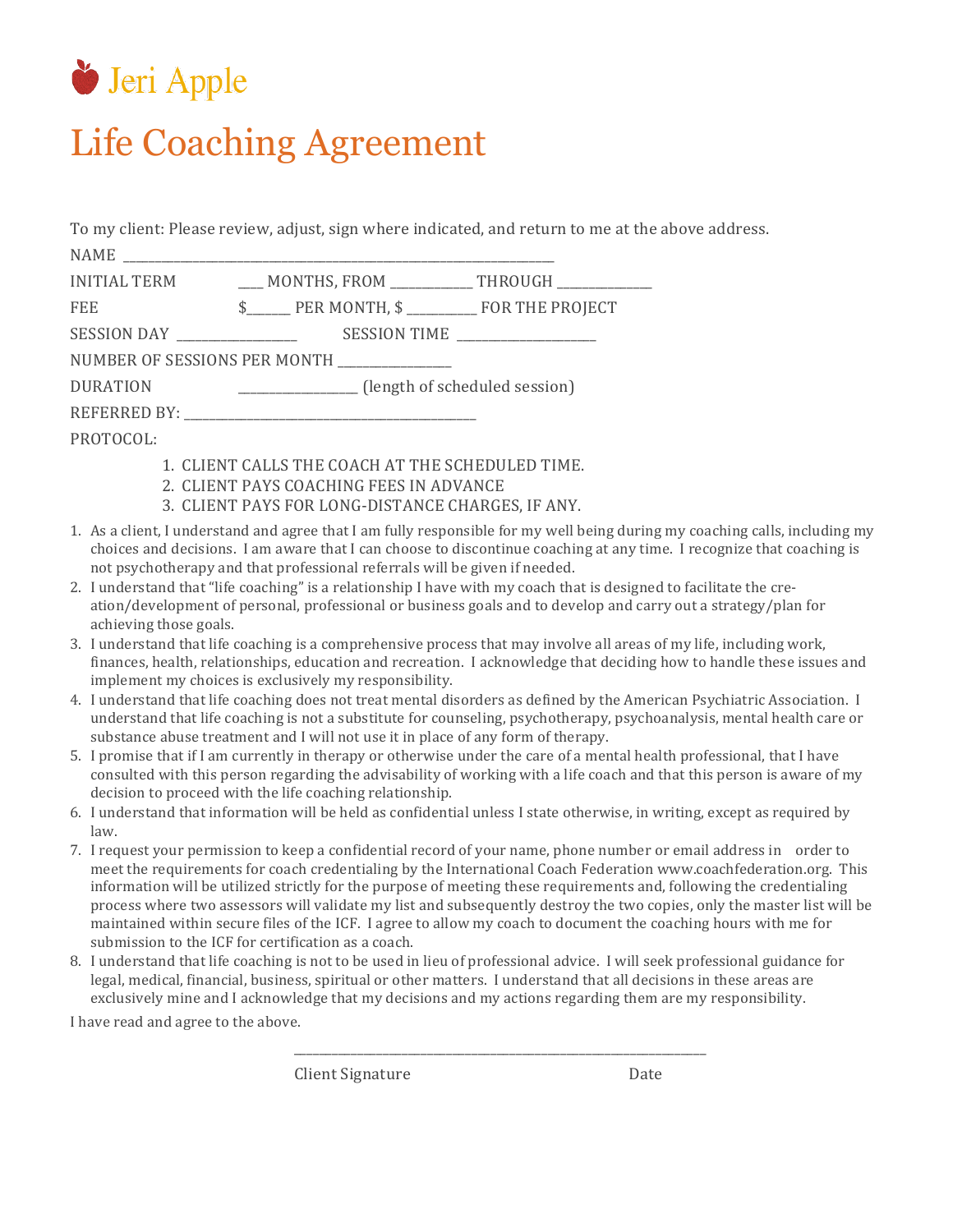

## Client Data Form

|           | Date                                                                                 |                      |
|-----------|--------------------------------------------------------------------------------------|----------------------|
|           | Name                                                                                 |                      |
|           | Occupation                                                                           |                      |
|           | <b>Business Name</b>                                                                 |                      |
| Preferred | <b>Home Address</b>                                                                  |                      |
|           | <b>Business Address</b>                                                              |                      |
|           |                                                                                      |                      |
|           | Day Phone                                                                            | <b>Evening Phone</b> |
|           | Cell Phone<br><u> 1980 - Johann Barn, fransk politik (</u>                           | Fax Line             |
|           | E-mail Address:                                                                      |                      |
|           | Okay to leave messages<br>everywhere? If not, explain:                               |                      |
|           | Preferred means of communication                                                     |                      |
|           | Date of Birth<br><u> 1980 - Johann Barn, mars an t-Amerikaansk kommunister (</u>     | Age                  |
|           | <b>Other Significant Dates</b><br><u> 1980 - Andrea Andrew Maria (h. 1980).</u>      |                      |
|           | Preferred Coaching Schedule on<br>(day of week; time of day)                         |                      |
|           | Names of important people in your life<br>(spouse, partner, children, friends, etc.) |                      |
|           | <b>Emergency Contact</b>                                                             |                      |
|           | Other information you want me to know:<br>(You may continue on back of page.)        |                      |
|           |                                                                                      |                      |
|           |                                                                                      |                      |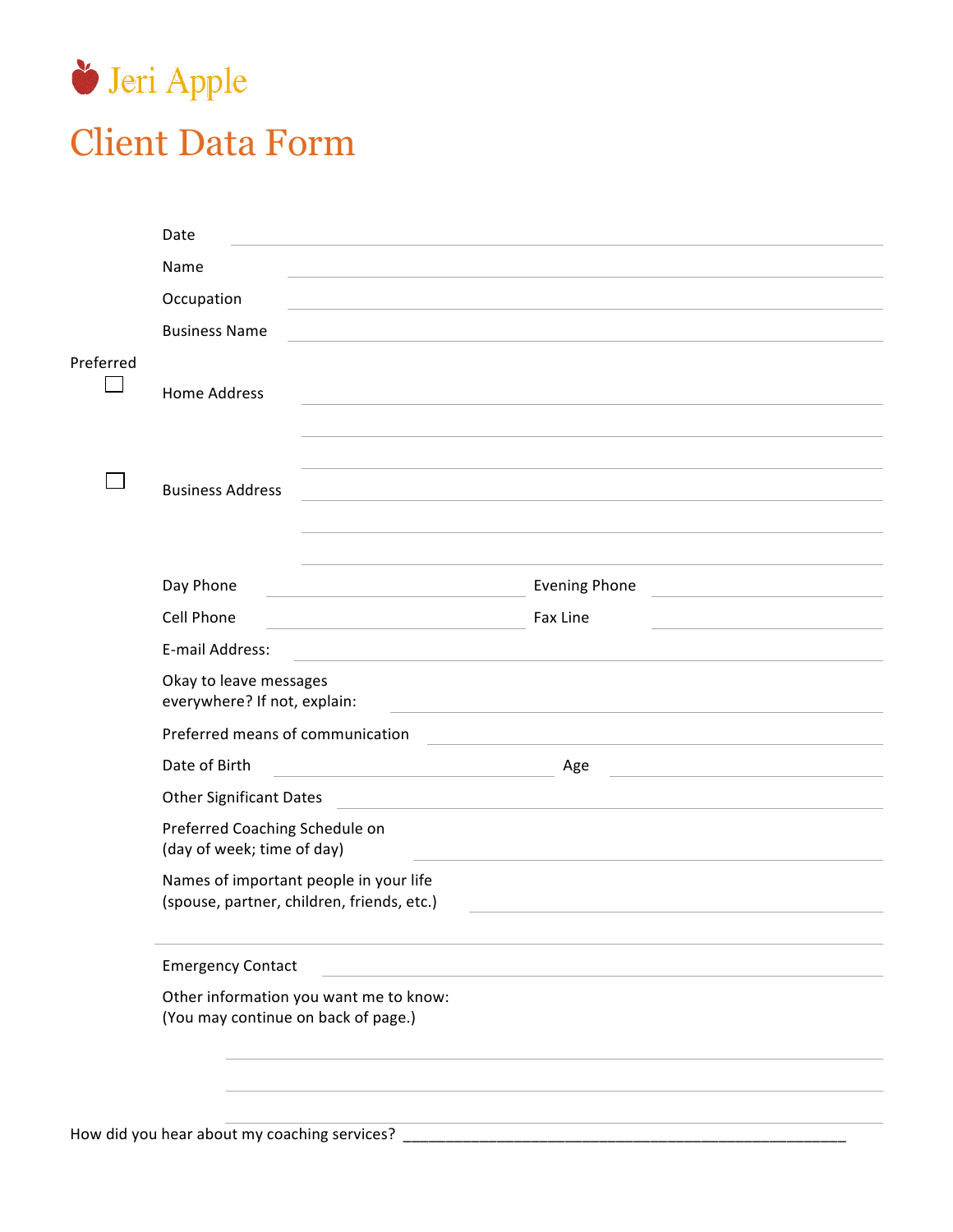

| Do you have specific goals for the coaching relationship? If not, what goals might you now create? |
|----------------------------------------------------------------------------------------------------|
|                                                                                                    |
|                                                                                                    |
|                                                                                                    |
|                                                                                                    |
|                                                                                                    |
|                                                                                                    |
|                                                                                                    |
|                                                                                                    |
|                                                                                                    |
|                                                                                                    |
|                                                                                                    |
|                                                                                                    |
|                                                                                                    |
|                                                                                                    |
|                                                                                                    |
|                                                                                                    |
|                                                                                                    |
|                                                                                                    |
|                                                                                                    |
|                                                                                                    |
|                                                                                                    |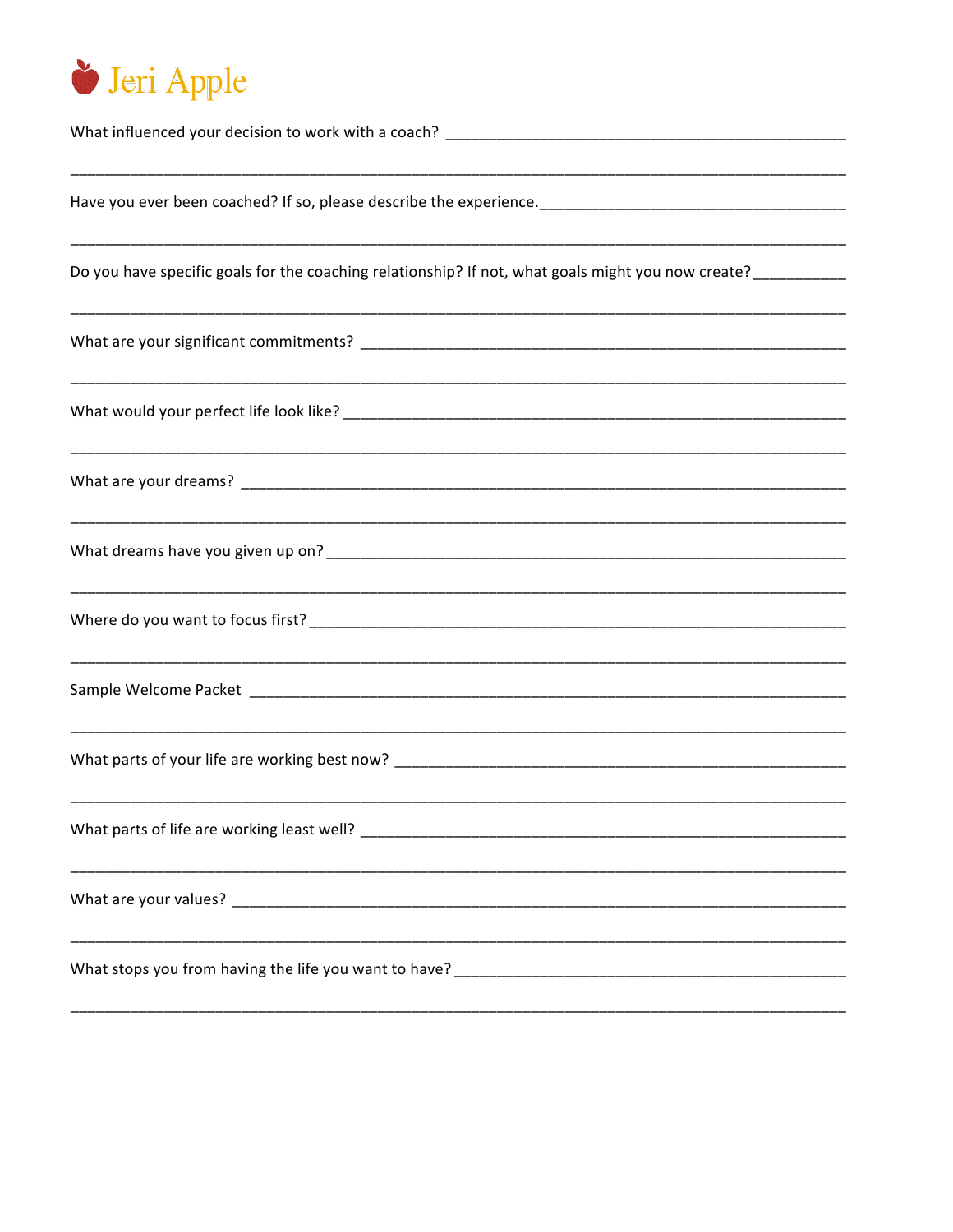

### **Your Life Story**

(Please write in any style you desire and be as creative as you want. Detail any important aspects, accomplishments, highlights that you feel are important for me to know. Please send this with a recent picture if we are coaching by phone.)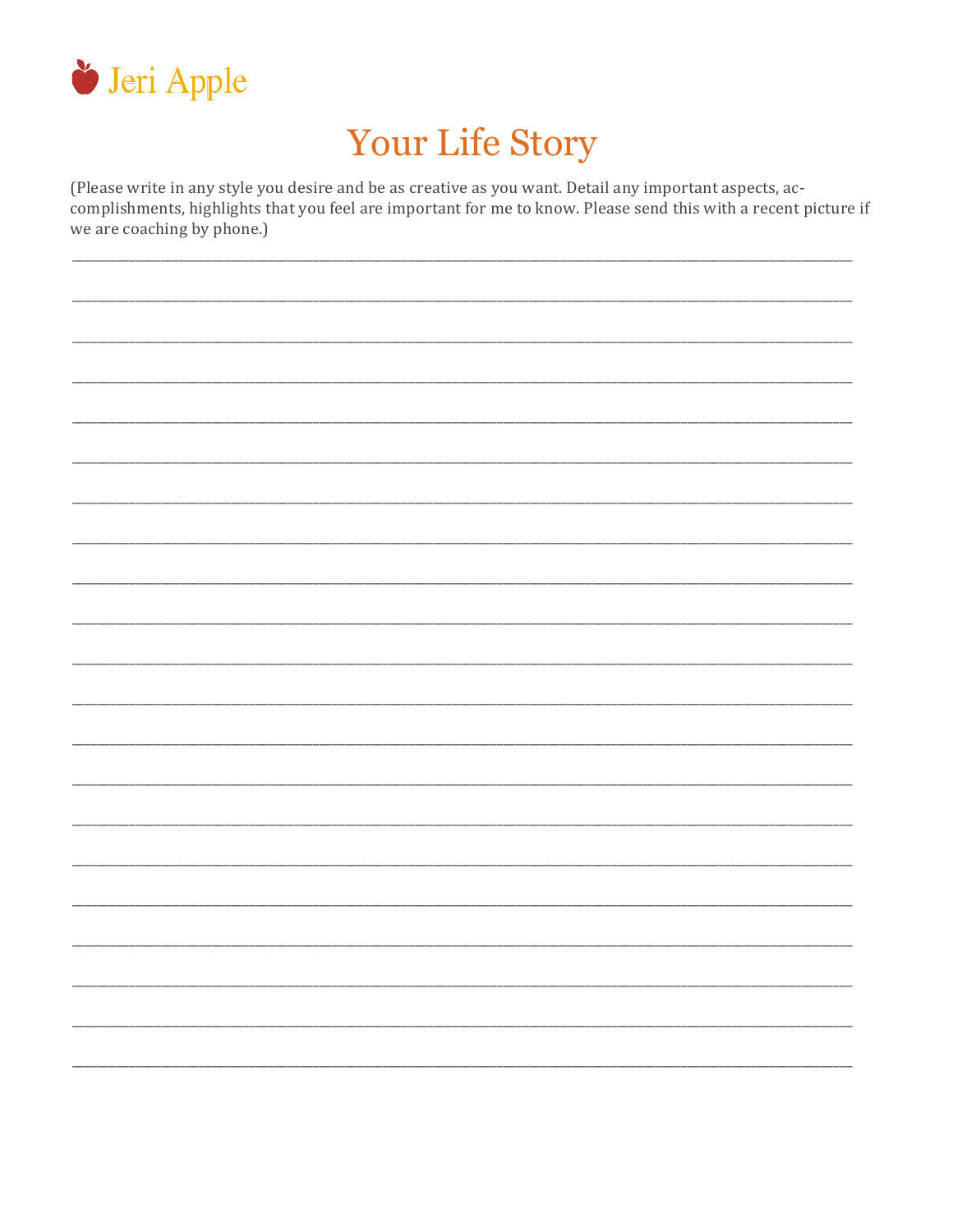

## The First Step: De-Cluttering

We put up with, accept, take on, and are dragged down by people and situations that we may have come to ignore in our lives rather than fix them. Now is the time to identify those things that drain your energy for positive activities. As you think of more items, add them to your list.

You may or may not choose to do anything about them right now, but just becoming aware of and articulating them will bring them to the forefront where you'll naturally start eliminating, fixing or resolving them.

| <b>ENERGY DRAINERS AT WORK</b> | <b>ENERGY DRAINERS AT HOME</b> |
|--------------------------------|--------------------------------|
| $\overline{1}$ .               | $\overline{1}$ .               |
| 2.                             | 2.                             |
| 3.                             | 3.                             |
| 4.                             | 4.                             |
| 5.                             | 5.                             |
| 6.                             | 6.                             |
| $\overline{7}$ .               | $\mathbf{7}$ .                 |
| 8.                             | $\overline{\mathbf{8}}$ .      |
| 9.                             | 9.                             |
| 10.                            | 10.                            |
| 11.                            | 11.                            |
| 12.                            | 12.                            |
| 13.                            | $13.$                          |
| $\boxed{14}$                   | 14.                            |
| 15.                            | 15.                            |
| 16.                            | 16.                            |
| 17.                            | 17.                            |
| 18.                            | 18.                            |
| 19.                            | 19.                            |
| 20.                            | 20.                            |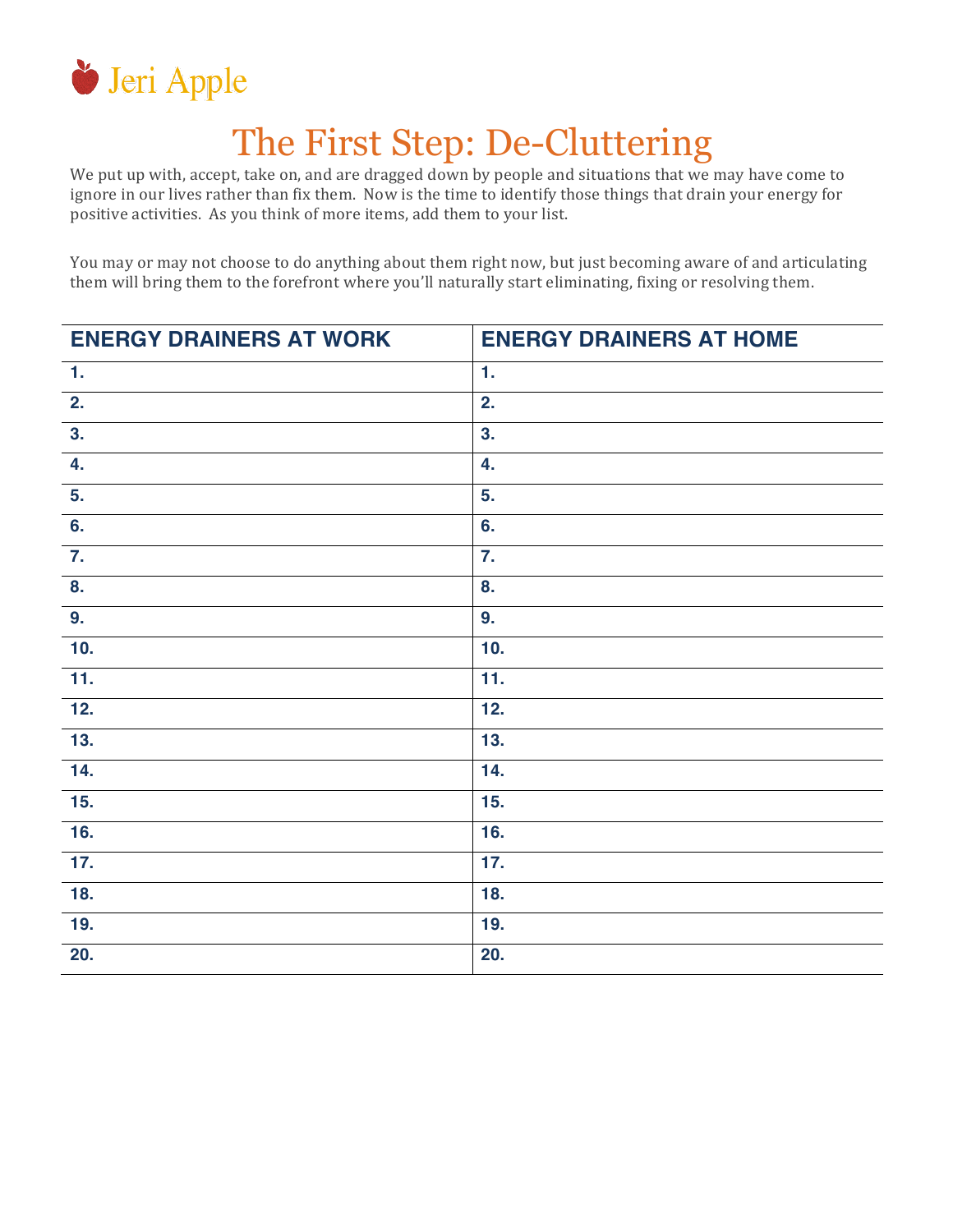

# Life Balance Wheel (Coaching Mandala)



The hub represents your core values—each area interrelated in an ideal life.

Give yourself a score  $(1-10)$  and shade or color in the space accordingly.

Use this Coaching Mandala as a way to assess the level of life satisfaction in each area.

You may score it numerically to measure the improvement desired, or you may use it to have a coaching conversation about gaps between where you are now and where you would like to be.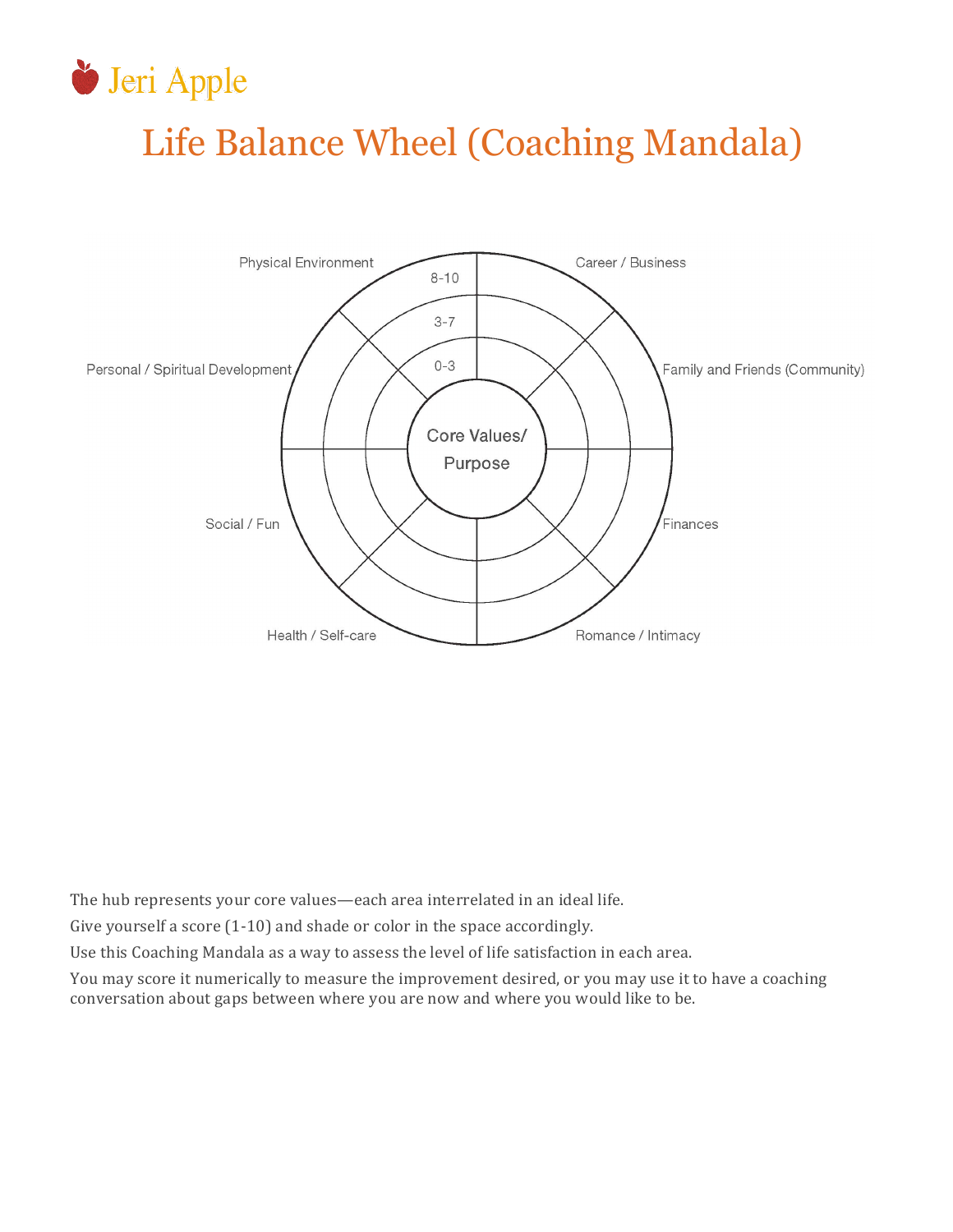

## Template for Personal Vision Statement

I strongly believe that we are each the creator and director of our own life drama, able to create "on purpose" what our life will look like, feel like, and be like.

It is your opportunity and responsibility to write the script, be the producer and director, and to gather the other characters in your life drama. Some people live painful dramas or unfulfilling dramas, but if you are conscious and on purpose with what you want your life to be, it has a much greater chance of evolving into your vision.

So how does one begin designing one's life? First of all you can begin to revisit and remember dreams and desires from your younger years. What drove you? What did you want to become? Who did you admire? Divide your life into thirds and ask yourself what accomplishments or happy events occurred in each third of your life? What values were represented? Are those values still present?

#### **Exercise: My personal lifestyle**

Read through the following sentences and answer as if your life were exactly as you would like it to be. Let this be an accurate reflection of what you envision for your ideal life. After you have completed all these pieces of your Personal Vision, you can write a summary paragraph that encapsulates all your intentions, desires and values.

- 1. In my family life I am committed to (spending time with, enjoying, teaching, working with, taking care of) my\_\_\_\_\_\_(spouse, partner, friends, family and/or children).
- 2. For recreation and fun, I enjoy
- 3. My home environment will be  $\overline{a}$  (nurturing,  $\overline{b}$ ) (nurturing,  $\overline{b}$ ) (nurturing,  $\overline{b}$ ) (nurturing,  $\overline{b}$ ) (nurturing,  $\overline{b}$ ) (nurturing,  $\overline{b}$ ) (nurturing,  $\overline{b}$ ) (nurturing,  $\overline{b}$ ) (nurt comfortable, a place for entertainment, on the water, spacious, have a home office, in the city, in the country, etc.)
- 4. My retirement home will be (a cabin in the (a cabin in the (a cabin in the origin to the origin to the origin to the origin to the structure origin to the structure origin to the structure origin to the structure origin mountains, a seaside condo, a small restored Victorian home, a large, spacious home to accommodate visiting grandchildren and guests, a large motor home, a houseboat.
- 5. My hobbies, passions, interest are *Networe the Contravel* (world travel, politics, reading, writing, sports, gardening, martial arts, etc.)
- 6. I will maintain (or regain) my health by  $\overline{\phantom{a}}$ (exercising, eating healthy foods, lowering my stress, meditating, etc.)

*(This exercise was adapted from Shawn Mcnallis with Atticus of Orlando, used with permission)* 

#### **Exercise: My professional life**

| 1. I will concentrate my practice in the areas of ______<br>in with niche or types of clients).                                                                   | (fill              |
|-------------------------------------------------------------------------------------------------------------------------------------------------------------------|--------------------|
| 2. My office environment will be<br>comfortable, a home office, efficient, well-organized, etc.)                                                                  | (spacious,         |
| per year, save 20% of my income, leverage my investments to retire at age with a yearly<br>income of , allow for 4 vacations a year, buy a retirement home, etc.) | (earn a minimum of |
| leadership, dedication to my clients, providing superior coaching and modeling for my clients, being<br>known as an expert in my specialty, etc.)                 | (integrity,        |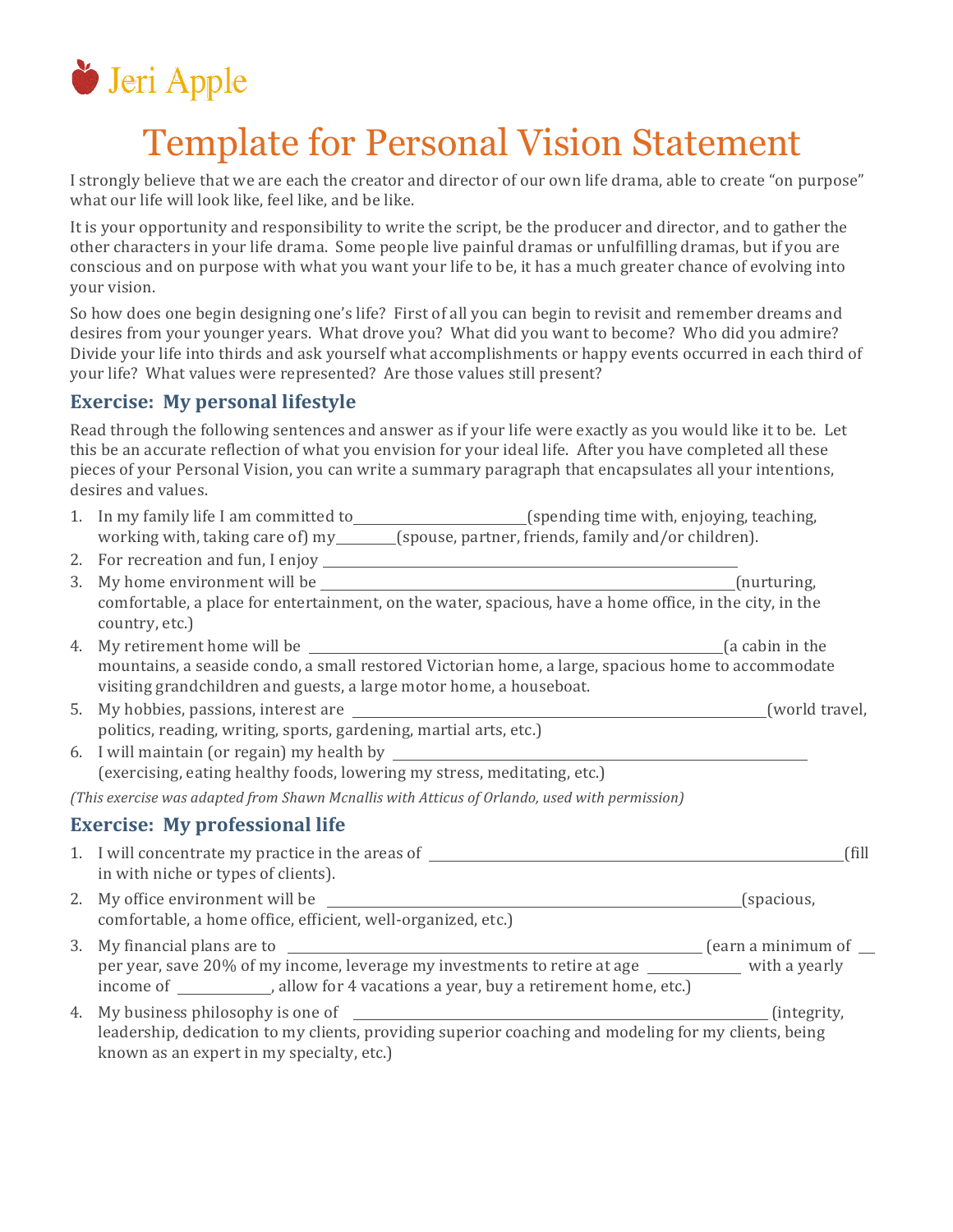

#### **Personal Vision Worksheet**

Using the information you have gathered about yourself in the preceding exercises, write your personal Vision in paragraph from. You may do a rough draft and then polish it in the weeks to come.

In my personal life I am committed to  $\qquad$ 

In my professional life I am committed to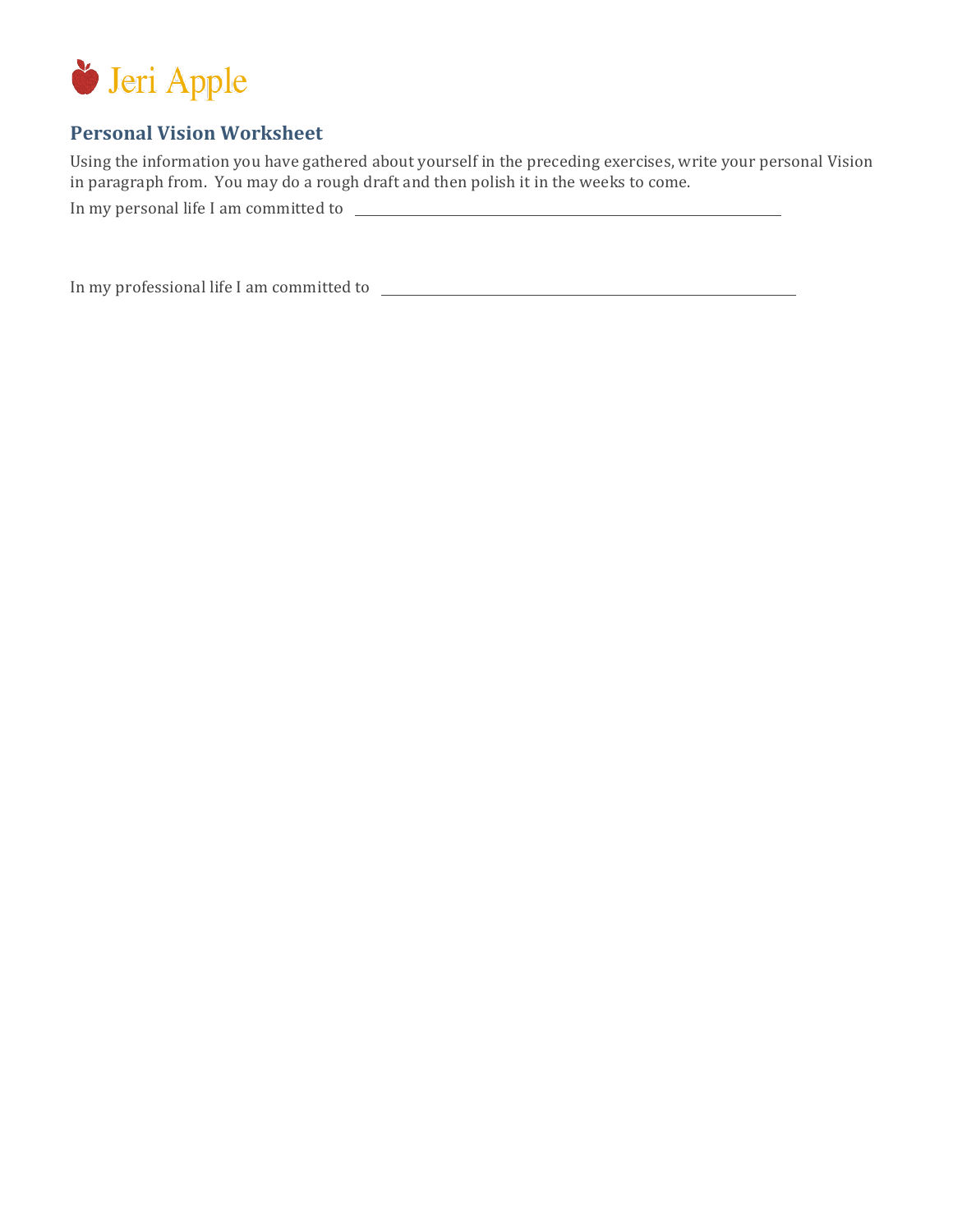

#### Goals

What goals, aspirations, desires, and intentions do you want to accomplish in the first six months of life coaching?

Business:

Personal:

What do you want to accomplish, change, or create in the first 30 days of life coaching? Business:

Personal:

What I hope to gain from this coaching relationship:

Other things I'd like my coach to know about me: